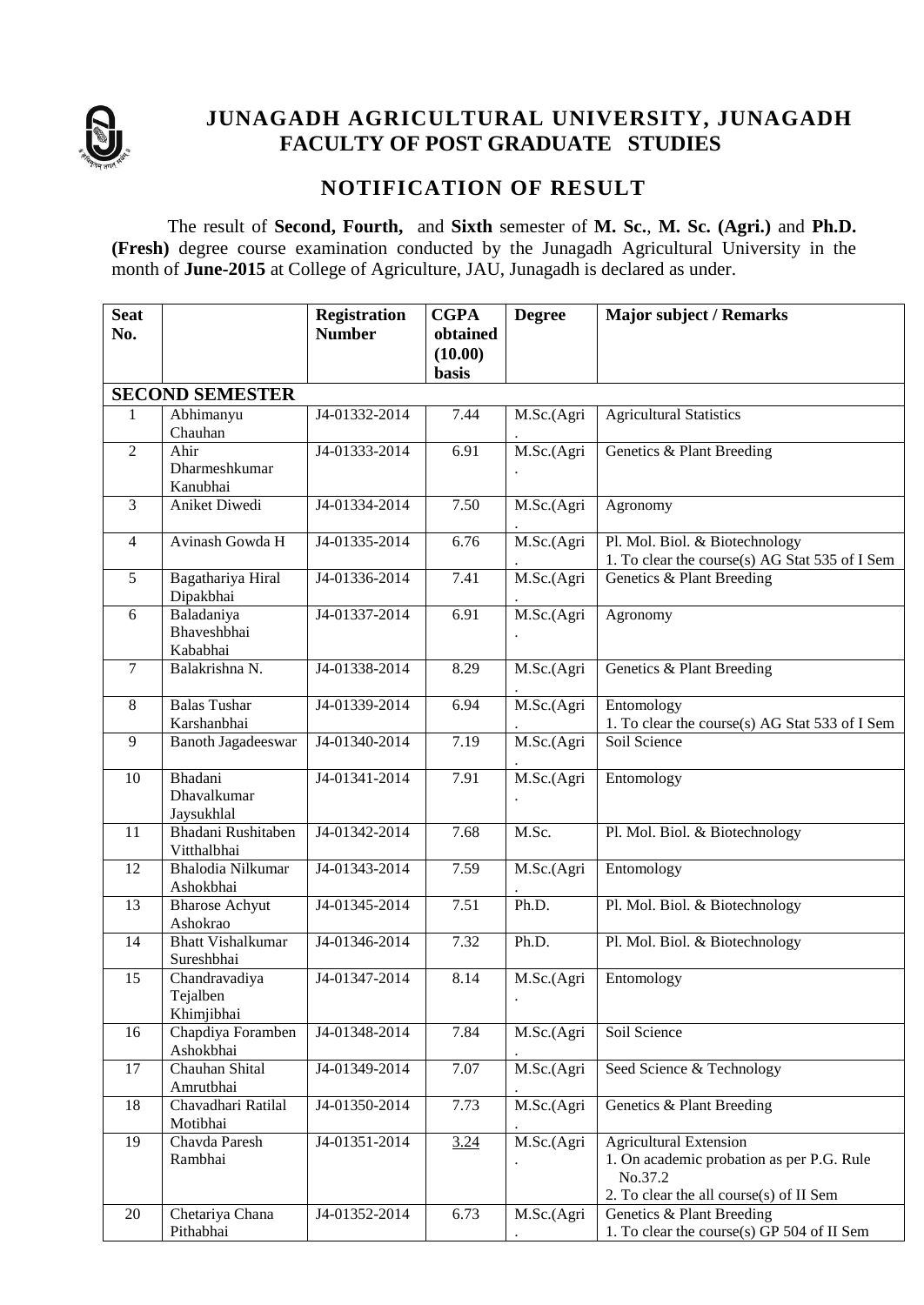| 21              | Chormule Sagar<br>Rangrao               | J4-01353-2014              | 7.75 | Ph.D.      | Seed Science & Technology                                                                                                                                                                                             |
|-----------------|-----------------------------------------|----------------------------|------|------------|-----------------------------------------------------------------------------------------------------------------------------------------------------------------------------------------------------------------------|
| 22              | Chouthu Ram Hakla                       | J4-01354-2014              | 7.83 | M.Sc.(Agri | Soil Science                                                                                                                                                                                                          |
| 23              | Chudasama Amar<br>Ashokbhai             | J4-01355-2014              | 6.60 | M.Sc.      | Pl. Mol. Biol. & Biotechnology<br>1. To clear the course(s) PL. PATH 504,<br>AG. Stat 542 & PGS 503 of II Sem                                                                                                         |
| 24              | Dadhania Vaibhav<br>Pravinkumar         | J4-01356-2014              | 7.36 | M.Sc.(Agri | Entomology                                                                                                                                                                                                            |
| 25              | Desai Hiralben<br>Vinubhai              | J4-01357-2014              | 7.91 | Ph.D.      | Pl. Mol. Biol. & Biotechnology                                                                                                                                                                                        |
| 26              | Dharmesh<br>Balvantbhai<br>Bavadiya     | J4-01358-2014              | 0.00 | Ph.D.      | Pl. Mol. Biol. & Biotechnology<br><b>Registration Cancelled</b>                                                                                                                                                       |
| 27              | Divya C.                                | J4-01359-2014              | 8.60 | M.Sc.(Agri | Entomology                                                                                                                                                                                                            |
| 28              | Dulera Jyotiben<br>Govindbhai           | J4-01360-2014              | 7.51 | Ph.D.      | Entomology                                                                                                                                                                                                            |
| $\overline{29}$ | Gohil Raju<br>Madhubhai                 | J4-01361-2014              | 6.81 | M.Sc.(Agri | Seed Science & Technology<br>1. To clear the course(s) GP. 501 of I Sem<br>2. To clear the<br>course(s) PGS.503 &<br>PGS.505 of II Sem.                                                                               |
| 30              | Goswami Gayatri<br>Janakgiri            | J4-01362-2014              | 7.74 | M.Sc.(Agri | <b>Plant Pathology</b>                                                                                                                                                                                                |
| $\overline{31}$ | Hadiya Bharatbhai<br>Maganbhai          | J4-01363-2014              | 6.04 | M.Sc.(Agri | Soil Science<br>1. On academic probation as per P.G. Rule<br>No.37.2<br>2. To clear the course(s) SOILS $503 \& \text{AG}$<br>Stat 535 of I Sem<br>3. To clear the course(s) SOIL 511, PGS 503<br>& PGS 505 of II Sem |
| 32              | Hadiya Lalji<br>Masribhai               | J4-01364-2014              | 6.14 | M.Sc.(Agri | Entomology<br>1. On academic probation as per P.G. Rule<br>No.37.2<br>2. To clear the course(s) AG Stat 533 of I<br>Sem<br>3. To clear the course(s) ENT.508 Pl.PATH<br>504, & PGS 503 of II Sem.                     |
| 33              | Hirpara Anjita<br>Jentibhai             | $\overline{J4-01365-2014}$ | 8.09 | Ph.D.      | Seed Science & Technology                                                                                                                                                                                             |
| 34              | Jadeja Amardipsinh<br>Sukhdevsinh       | J4-01366-2014              | 7.47 | M.Sc.(Agri | Soil Science                                                                                                                                                                                                          |
| $\overline{35}$ | Jambukiya<br>Ronakbhai<br>Ishvarbhai    | J4-01367-2014              | 6.47 | M.Sc.(Agri | Entomology<br>1. On academic probation as per P.G. Rule<br>No.37.2<br>2. To clear the course(s) AG Stat 533 of I<br>Sem<br>3. To clear the course(s) ENT.508, Pl.PATH<br>504 & PGS 503 of II Sem.                     |
| 36              | Javiya Pratikkumar<br>Pravinbhai        | J4-01368-2014              | 7.42 | M.Sc.(Agri | Agronomy                                                                                                                                                                                                              |
| 37              | Jignesh Kadiyara                        | J4-01369-2014              | 6.94 | M.Sc.(Agri | Genetics & Plant Breeding<br>1. To clear the course(s) GP 504 of II Sem                                                                                                                                               |
| 38              | Jogarana Mayur<br>Rajabhai              | J4-01370-2014              | 7.14 | M.Sc.      | Pl. Mol. Biol. & Biotechnology<br>1. To clear the course(s) Pl. PATH. 504 of II<br>Sem                                                                                                                                |
| 39              | Kachhadiya<br>Harshita<br>Jayeshkumar   | J4-01371-2014              | 7.00 | M.Sc.      | Pl. Mol. Biol. & Biotechnology                                                                                                                                                                                        |
| 40              | Kaneria Sagar<br>Chandubhai             | J4-01372-2014              | 7.51 | M.Sc.(Agri | Soil Science                                                                                                                                                                                                          |
| 41              | Kantariya<br>Jagdishbhai<br>Karshanbhai | J4-01373-2014              | 7.96 | M.Sc.(Agri | Agronomy                                                                                                                                                                                                              |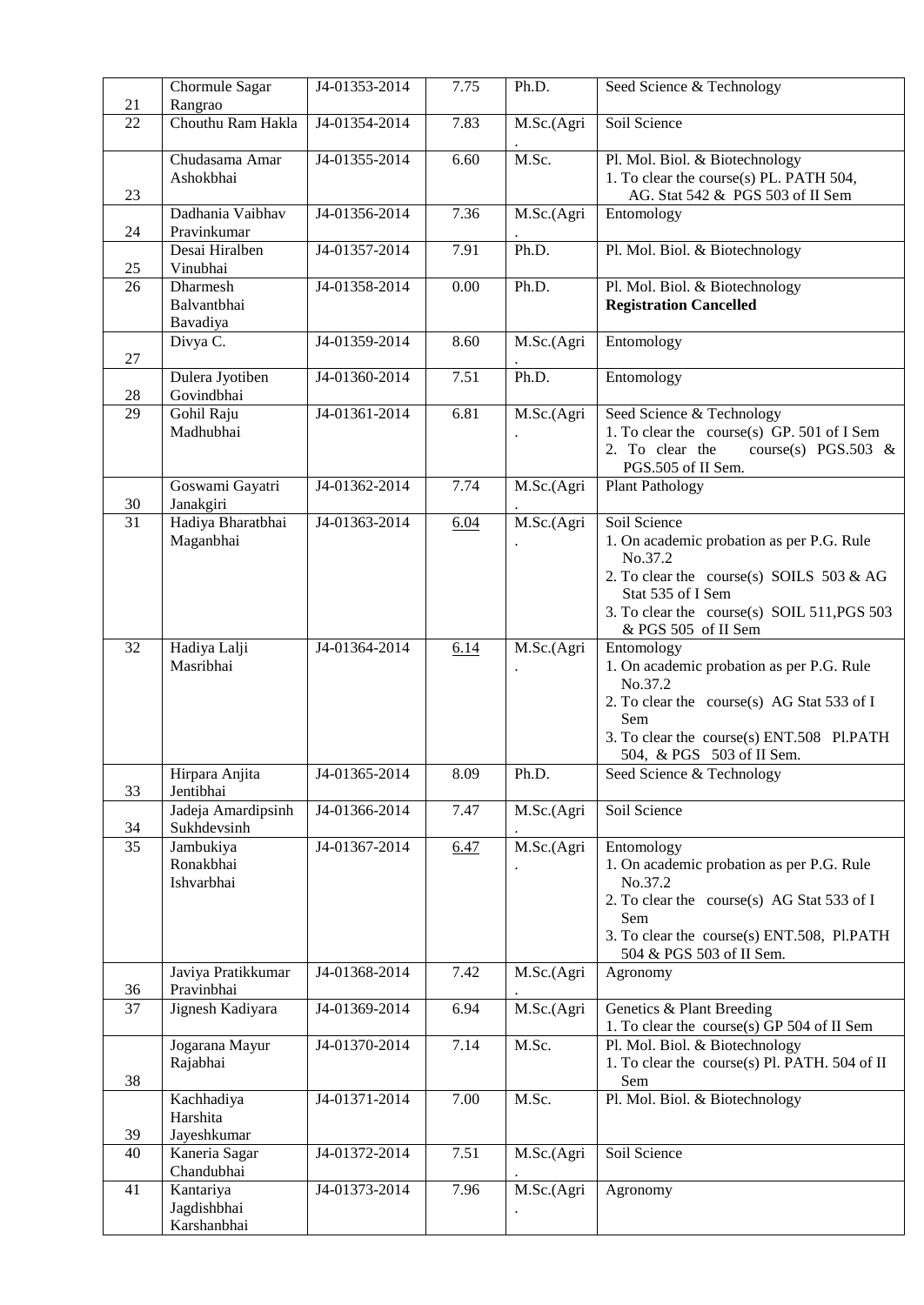| 42 | Karangia Naran<br>Kesurbhai               | J4-01374-2014 | 6.67 | M.Sc.(Agri | Agronomy<br>1. To clear the course(s) AG Stat 535 of I<br>Sem                                                                                                                                      |
|----|-------------------------------------------|---------------|------|------------|----------------------------------------------------------------------------------------------------------------------------------------------------------------------------------------------------|
| 43 | Kavar Nikunjkumar<br>Rameshbhai           | J4-01375-2014 | 6.44 | M.Sc.(Agri | Soil Science<br>1. On academic probation as per P.G. Rule<br>No.37.2<br>2. To clear the course(s) SOIL 511 & PGS 503<br>of II Sem.                                                                 |
| 44 | Kher Udaysinh<br>Arjunbhai                | J4-01376-2014 | 6.57 | M.Sc.(Agri | Agronomy                                                                                                                                                                                           |
| 45 | Khorajiya<br>Mahammadhusen<br>Talibali    | J4-01377-2014 | 8.48 | Ph.D.      | Agricultural Economics                                                                                                                                                                             |
| 46 | Khunt Ankitkumar<br>Rameshbhai            | J4-01378-2014 | 7.93 | M.Sc.(Agri | <b>Plant Pathology</b>                                                                                                                                                                             |
| 47 | Krishanavtar Meena                        | J4-01379-2014 | 3.34 | M.Sc.(Agri | Genetics & Plant Breeding<br><b>Registration Cancelled</b>                                                                                                                                         |
| 48 | Kuldeep                                   | J4-01380-2014 | 7.47 | M.Sc.(Agri | Agronomy                                                                                                                                                                                           |
| 49 | Ladumor Jagadish<br>Govindbhai            | J4-01381-2014 | 6.55 | M.Sc.(Agri | Soil Science<br>2. To clear the course(s) SOIL 511 & PGS<br>503 of II Sem.                                                                                                                         |
| 50 | Mahendra<br>Choudhary                     | J4-01382-2014 | 7.08 | M.Sc.(Agri | Agronomy<br>1. To clear the course(s) PGS503 of II Sem.                                                                                                                                            |
| 51 | Makwana<br>Akashkumar<br>Bhupatrai        | J4-01383-2014 | 6.30 | M.Sc.(Agri | Entomology<br>1. On academic probation as per P.G. Rule<br>No.37.2<br>2. To clear the course(s) AG Stat 533 of I<br>Sem<br>3. To clear the course(s) ENT. 508, Pl.<br>PATH 504 & PGS 503 of II Sem |
| 52 | Makwana<br>Nileshkumar<br>Dayabhai        | J4-01384-2014 | 7.84 | Ph.D.      | Agronomy                                                                                                                                                                                           |
| 53 | Marviya<br>Prashantkumar<br>Bhagvanjibhai | J4-01385-2014 | 7.98 | Ph.D.      | <b>Agricultural Statistics</b>                                                                                                                                                                     |
| 54 | Murlidhar Meena                           | J4-01387-2014 | 8.09 | Ph.D.      | <b>Agricultural Economics</b>                                                                                                                                                                      |
| 55 | Nandha Abhijeeta<br>Kiritbhai             | J4-01389-2014 | 7.36 | Ph.D.      | Pl. Mol. Biol. & Biotechnology                                                                                                                                                                     |
| 56 | Pala Abhay<br>Bharatkumar                 | J4-01390-2014 | 7.16 | M.Sc.      | Pl. Mol. Biol. & Biotechnology<br>1. To clear the course(s) PGS 503 of II<br>Sem                                                                                                                   |
| 57 | Pansuria Kruti<br>Chimanlal               | J4-01392-2014 | 6.76 | M.Sc.      | Pl. Mol. Biol. & Biotechnology                                                                                                                                                                     |
| 58 | Parmar Sujataben<br>Jamanbhai             | J4-01393-2014 | 7.31 | Ph.D.      | <b>Agricultural Extension</b>                                                                                                                                                                      |
| 59 | Patel Rajesh<br>Haribhai                  | J4-01395-2014 | 6.86 | M.Sc.(Agri | Biochemistry<br><b>Registration Cancelled</b>                                                                                                                                                      |
| 60 | Patel Raziyabanu<br>Iqbalbhai Isa         | J4-01396-2014 | 8.11 | M.Sc.(Agri | <b>Agricultural Extension</b>                                                                                                                                                                      |
| 61 | Patil Abhinandan<br>Suresh                | J4-01397-2014 | 8.27 | Ph.D.      | Agronomy                                                                                                                                                                                           |
| 62 | Prem Kumari<br>Karwasara                  | J4-01399-2014 | 7.95 | Ph.D.      | Agronomy                                                                                                                                                                                           |
| 63 | Rahul Rammani<br>Tripathi                 | J4-01400-2014 | 7.24 | M.Sc.      | Pl. Mol. Biol. & Biotechnology                                                                                                                                                                     |
| 64 | Raiyani Gaurang<br>Dhirajlal              | J4-01401-2014 | 7.92 | Ph.D.      | Genetics & Plant Breeding                                                                                                                                                                          |
| 65 | Rajput Rudradatsinh<br>Pratapsinh         | J4-01403-2014 | 7.51 | M.Sc.(Agri | <b>Agricultural Extension</b>                                                                                                                                                                      |
| 66 | Rakesh Nogiya                             | J4-01404-2014 | 7.54 | M.Sc.(Agri | Pl. Mol. Biol. & Biotechnology                                                                                                                                                                     |
| 67 | Ranoliya                                  | J4-01406-2014 | 6.19 | M.Sc.(Agri | Genetics & Plant Breeding                                                                                                                                                                          |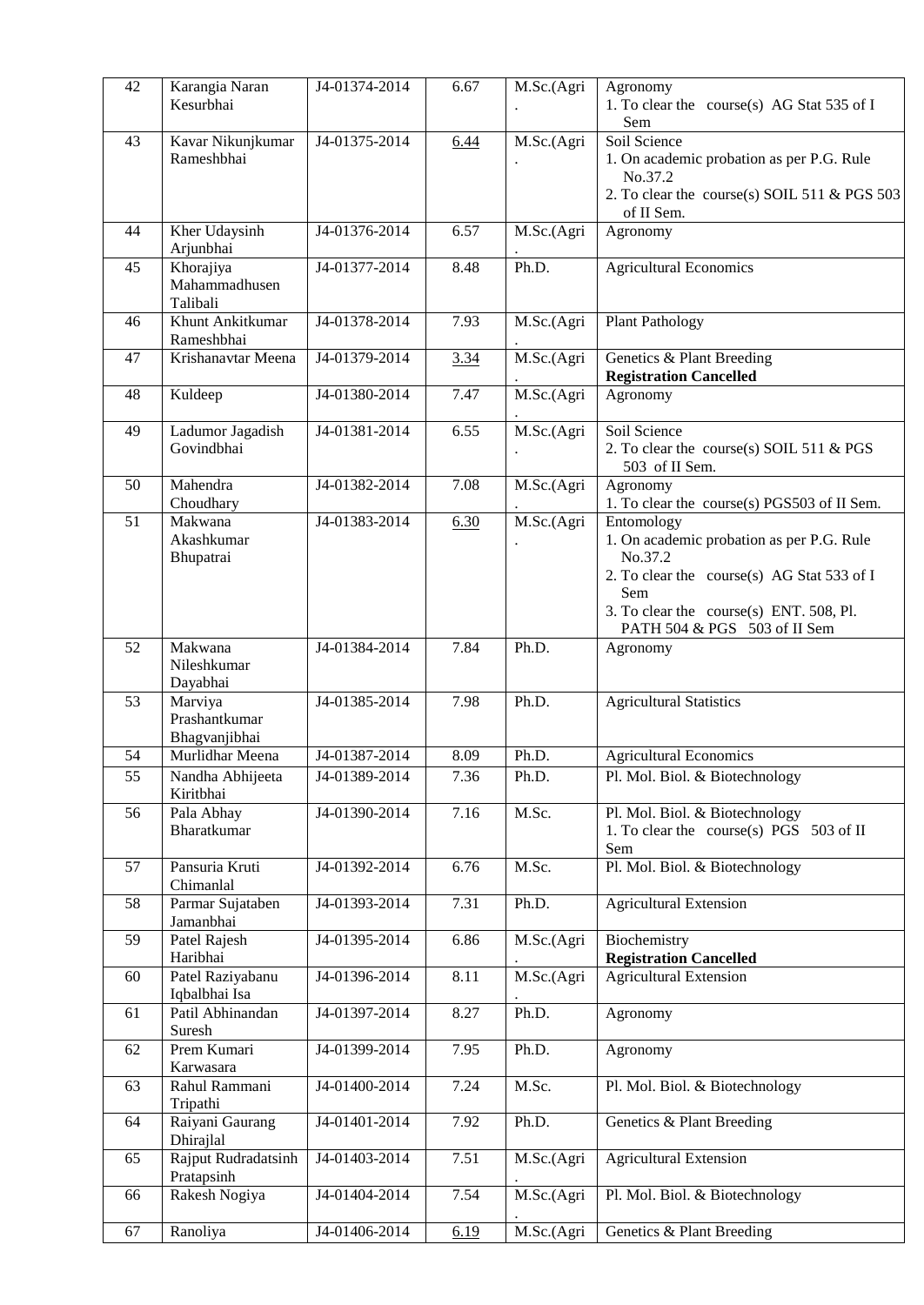|    | Pratikkuumar       |                            |      |                      | 1. On academic probation as per P.G. Rule                       |
|----|--------------------|----------------------------|------|----------------------|-----------------------------------------------------------------|
|    | Dhirajlal          |                            |      |                      | No.37.2                                                         |
|    |                    |                            |      |                      | 2. To clear the course(s) GP. 501 of I Sem                      |
|    |                    |                            |      |                      | 3. To clear the course(s) GP 504 of II Sem.                     |
| 68 | Rathwa Mineshbhai  | J4-01408-2014              | 7.44 | M.Sc.(Agri           | Entomology                                                      |
|    | Gamjibhai          |                            |      |                      | 1 To clear the course(s) AG Stat 533 of I                       |
|    |                    |                            |      |                      | Sem                                                             |
|    |                    |                            |      |                      | 2. To clear the course(s) PL PATH 504 $\&$<br>PGS 503 of II Sem |
| 69 | Raval Dilipkumar   | J4-01409-2014              | 6.53 | M.Sc.(Agri           | Entomology                                                      |
|    | Tejabhai           |                            |      |                      | 1. To clear the course(s) ENT.508 & PL                          |
|    |                    |                            |      |                      | PATH 504 of II Sem                                              |
| 70 | Ravindrakumar      | J4-01410-2014              | 6.80 | M.Sc.                |                                                                 |
|    | Vijaykumar Baria   |                            |      |                      | Pl. Mol. Biol. & Biotechnology                                  |
| 71 | Reginah Pheirim    | J4-01411-2014              | 7.50 | M.Sc.(Agri           |                                                                 |
|    |                    |                            |      |                      | Genetics & Plant Breeding                                       |
| 72 | Sabhaya Ankit      | J4-01412-2014              | 7.60 | M.Sc.(Agri)          |                                                                 |
|    | Gordhan            |                            |      |                      | <b>Agricultural Statistics</b>                                  |
| 73 | Saradhara Akash    | J4-01413-2014              | 7.31 | M.Sc.(Agri           | <b>Agricultural Extension</b>                                   |
|    | Dineshbhai         |                            |      |                      | 1 To clear the course(s) PGS 503 of II Sem                      |
| 74 | Saranya R.         | J4-01414-2014              | 7.27 | M.Sc.(Agri           |                                                                 |
|    |                    |                            |      |                      | <b>Plant Pathology</b>                                          |
| 75 | Savaliya Nayanaben | J4-01415-2014              | 8.72 | M.Sc.(Agri           |                                                                 |
|    | Vinubhai           |                            |      |                      | Agronomy                                                        |
| 76 | Shefalee           | J4-01416-2014              | 8.30 | M.Sc.                | Pl. Mol. Biol. & Biotechnology                                  |
|    | Kishorebhai Parmar |                            |      |                      | 1. To clear the course(s) PL PATH 504 of II                     |
|    |                    |                            |      |                      | Sem                                                             |
| 77 | Solanki Jignasa    | J4-01417-2014              | 6.82 | M.Sc.(Agri           |                                                                 |
|    | Nathabhai          |                            |      |                      | Agronomy                                                        |
|    | Suhail Ahmad A.    | J4-01418-2014              | 7.81 | Ph.D.                |                                                                 |
|    | Hakeem             |                            |      |                      | Pl. Mol. Biol. & Biotechnology                                  |
| 78 | Sunita Kumari      | J4-01419-2014              | 8.24 | Ph.D.                | Genetics & Plant Breeding                                       |
|    |                    |                            |      |                      | 1. To clear the course(s) GP 504 of II Sem                      |
| 79 | Suresh Kumar       | J4-01420-2014              | 6.50 | M.Sc.(Agri           | Pl. Mol. Biol. & Biotechnology                                  |
|    | Bagra              |                            |      | $\ddot{\phantom{0}}$ | 1. To clear the course(s) PL PATH 504 of II<br>Sem              |
| 80 | Timbadiya Priyanka | $\overline{J4-01421-2014}$ | 7.75 | Ph.D.                | Biochemistry                                                    |
|    | Nileshbhai         |                            |      |                      |                                                                 |
| 81 | Tulsani Nilam      | J4-01422-2014              | 8.29 | Ph.D.                | Pl. Mol. Biol. & Biotechnology                                  |
|    | Jethalal           |                            |      |                      |                                                                 |
| 82 | Umretiya Nimita    | J4-01423-2014              | 8.42 | Ph.D.                | Pl. Mol. Biol. & Biotechnology                                  |
|    | Girishkumar        |                            |      |                      |                                                                 |
| 83 | Vaishnav Nilesh    | J4-01424-2014              | 7.91 | M.Sc.(Agri           | Genetics & Plant Breeding                                       |
|    | Mansukhbhai        |                            |      |                      |                                                                 |
| 84 | Vaja Arpanaben     | J4-01425-2014              | 7.59 | M.Sc.(Agri           | Seed Science & Technology                                       |
|    | Devabhai           |                            |      |                      |                                                                 |
| 85 | Vamja Amitkumar    | J4-01427-2014              | 7.12 | M.Sc.(Agri           | <b>Plant Pathology</b>                                          |
|    | Shantilal          |                            |      |                      | 1 To clear the course(s) AG Stat 533 of I                       |
|    |                    |                            |      |                      | Sem                                                             |
|    |                    |                            |      |                      | 2. To clear the course(s) PL PATH 504 of II                     |
|    |                    |                            |      |                      | Sem                                                             |
| 86 | Vekariya Pinalben  | J4-01429-2014              | 7.84 | M.Sc.(Agri.          | Plant Pathology                                                 |
|    | Vallabhbhai        |                            |      |                      |                                                                 |
| 87 | Vinotha B.         | J4-01430-2014              | 8.71 | M.Sc.(Agri.          | Soil Science                                                    |
| 88 | Vipen Bhadu        | J4-01431-2014              | 7.47 | M.Sc.(Agri.          | Agronomy                                                        |
| 89 | Virani Maulikkumar | J4-01432-2014              | 7.38 | M.Sc.(Agri.          | Genetics & Plant Breeding                                       |
|    | Balubhai           |                            |      |                      |                                                                 |
| 90 | Vora Zarna         | J4-01433-2014              | 7.47 | M.Sc.(Agri.          | Genetics & Plant Breeding                                       |
|    | Narendrabhai       |                            |      |                      |                                                                 |
| 91 | Wadaskar Pankaj    | J4-01434-2014              | 7.58 | Ph.D.                | Entomology                                                      |
|    | Shankarrao         |                            |      |                      |                                                                 |
| 92 | Warwate Sunil      | J4-01435-2014              | 7.49 | M.Sc.(Agri.          | Biochemistry                                                    |
|    | Indrajit           |                            |      |                      |                                                                 |
| 93 | Yusufzai Sana      | J4-01436-2014              | 6.99 | M.Sc.(Agri.          | Genetics & Plant Breeding                                       |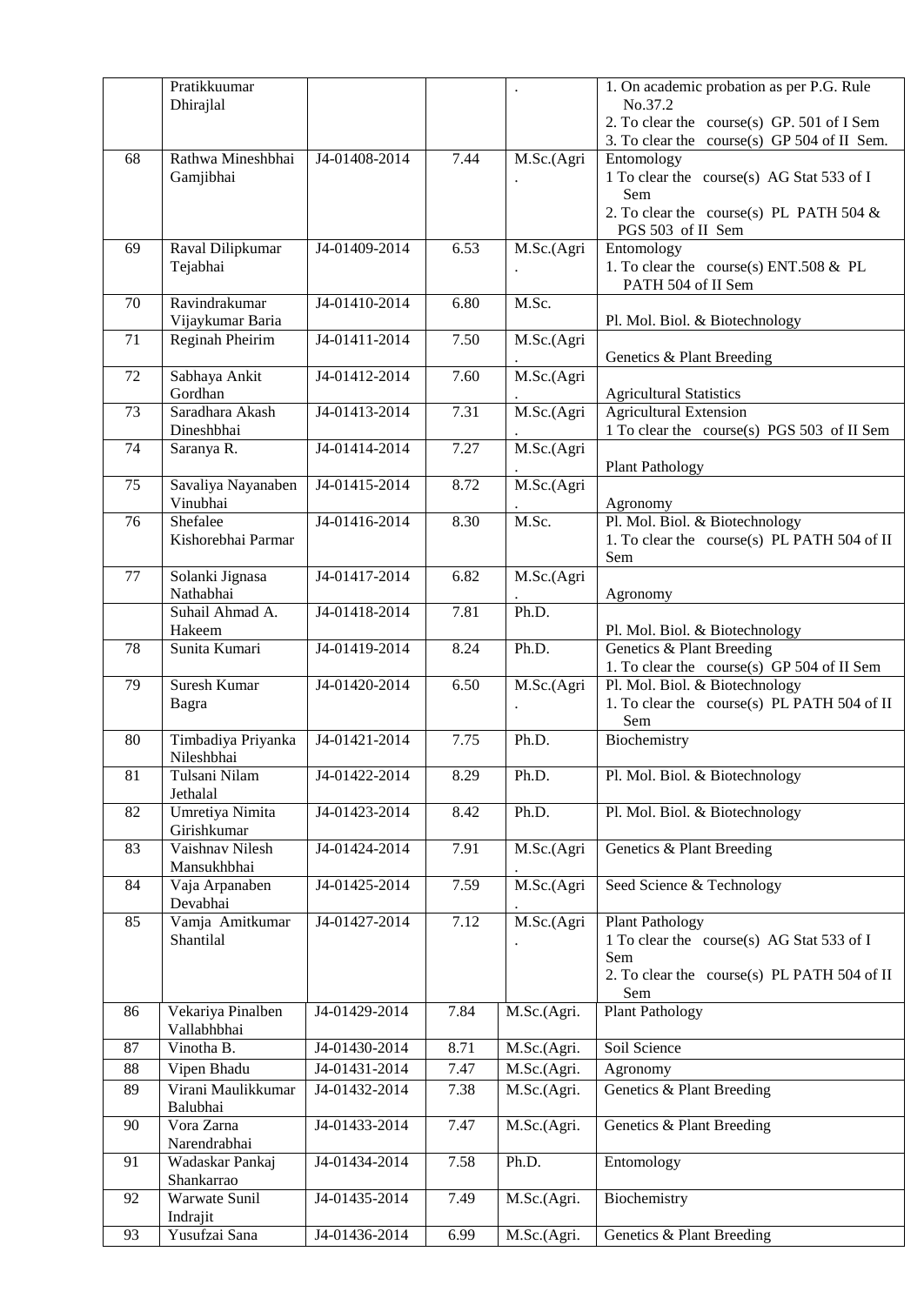|                | Aftabkhan                              |               |      |               |                                                                                                                                                                             |
|----------------|----------------------------------------|---------------|------|---------------|-----------------------------------------------------------------------------------------------------------------------------------------------------------------------------|
| 94             | Zala Ishitaben<br>Mansing              | J4-01437-2014 | 7.41 | M.Sc.(Agri.   | Seed Science & Technology                                                                                                                                                   |
| 95             | Zala Mohitkumar<br>Jaysinhbhai         | J4-01438-2014 | 7.45 | M.Sc.(Agri.   | Agronomy                                                                                                                                                                    |
| 96             | Zapadiya<br>Dalsukhbhai<br>Manjibhai   | J4-01439-2014 | 3.60 | M.Sc.(Agri.   | Agronomy<br><b>Registration Cancelled</b>                                                                                                                                   |
|                | <b>FOURTH SEMESTER</b>                 |               |      |               |                                                                                                                                                                             |
| 1              | Akansha Saxena                         | J4-01119-2013 | 8.26 | M.Sc. (Agri.) | Genetics & Plant Breeding                                                                                                                                                   |
| $\overline{2}$ | Amihere Stephen                        | J4-01120-2013 | 7.32 | M.Sc. (Agri.) | Agronomy                                                                                                                                                                    |
| 3              | Amreliya<br>Pratikshaben<br>Ganeshbhai | J4-01121-2013 | 7.34 | M.Sc. (Agri.) | Agril. Extension                                                                                                                                                            |
| 4              | Anurag Saini                           | J4-01122-2013 | 8.32 | M.Sc. (Agri.) | Seed Science & Technology                                                                                                                                                   |
| 5              | Ashok Kumar                            | J4-01123-2013 | 8.40 | M.Sc. (Agri.) | Genetics & Plant Breeding                                                                                                                                                   |
|                | Malav                                  |               |      |               |                                                                                                                                                                             |
| 6              | Bamrotiya Mehul<br>Mulubhai            | J4-01124-2013 | 6.06 | M.Sc. (Agri.) | Genetics & Plant Breeding<br>1. On academic probation as per P.G. Rule<br>No.37.2<br>2 To clear the course(s) GP 501 of I Sem<br>3. To clear the course(s) GP5 04 of II Sem |
| $\tau$         | <b>Barad Bhavnaben</b><br>Bhikhabhai   | J4-01125-2013 | 8.77 | M.Sc. (Agri.) | Agronomy                                                                                                                                                                    |
| 8              | Bhanderi<br>Rahulkumar<br>Laxmanbhai   | J4-01126-2013 | 6.09 | M.Sc. (Agri.) | Genetics & Plant Breeding<br>1. On academic probation as per P.G. Rule<br>No.37.2<br>2 To clear the course(s) GP 504 of II Sem                                              |
| 9              | <b>Bodar Kishan</b><br>Hareshbhai      | J4-01128-2013 | 7.17 | M.Sc. (Agri.) | Soil Science                                                                                                                                                                |
| 10             | Chauhan Ravikumar<br>Babulal           | J4-01129-2013 | 6.94 | M.Sc. (Agri.) | Soil Science                                                                                                                                                                |
| 11             | Chetram Saini                          | J4-01130-2013 | 7.84 | M.Sc. (Agri.) | Agronomy                                                                                                                                                                    |
| 12             | Chintala Srilakshmi                    | J4-01133-2013 | 7.92 | M.Sc. (Agri.) | Entomology                                                                                                                                                                  |
| 13             | Darvhankar Mayur<br>Shankarrao         | J4-01134-2013 | 7.39 | Ph.D.         | Genetics & Plant Breeding                                                                                                                                                   |
| 14             | Dave Vishalkumar<br>Chandulal          | J4-01135-2013 | 7.18 | M.Sc. (Agri.) | Agril. Economics                                                                                                                                                            |
| 15             | Deepashree Mandal                      | J4-01136-2013 | 8.27 | M.Sc. (Agri.) | Agronomy                                                                                                                                                                    |
| 16             | Delvadiya<br>Niravkumar<br>Ashokbhai   | J4-01137-2013 | 7.56 | Ph.D.         | Plant Mole. Biology & Biotech.                                                                                                                                              |
| 17             | Desai Arpana<br>Jayantilal             | J4-01138-2013 | 7.35 | M.Sc. (Agri.) | Agronomy                                                                                                                                                                    |
| 18             | Dharaiya<br>Bhargavbhai<br>Khetabhai   | J4-01139-2013 | 7.16 | M.Sc. (Agri.) | Agronomy                                                                                                                                                                    |
| 19             | Dobariya Ashok<br>Bharatbhai           | J4-01140-2013 | 7.33 | M.Sc.         | Plant Mole. Biology & Biotech.                                                                                                                                              |
| 20             | Dodiya Chetanaben<br>Jaysinhbhai       | J4-01141-2013 | 8.12 | M.Sc. (Agri.) | Agronomy                                                                                                                                                                    |
| 21             | Gadhiya Chirag<br>Chandubhai           | J4-01142-2013 | 7.85 | M.Sc. (Agri.) | Entomology                                                                                                                                                                  |
| 22             | Gohel Sagar<br>Pragjibhai              | J4-01145-2013 | 7.92 | M.Sc. (Agri.) | Agronomy                                                                                                                                                                    |
| 23             | Gohil Bhagirathsinh<br>Sahdevsinh      | J4-01146-2013 | 8.58 | Ph.D.         | Agronomy                                                                                                                                                                    |
| 24             | Gojiya Somat<br>Karabhai               | J4-01147-2013 | 7.09 | M.Sc. (Agri.) | <b>Plant Pathology</b>                                                                                                                                                      |
| 25             | Indu                                   | J4-01148-2013 | 8.00 | M.Sc. (Agri.) | Genetics & Plant Breeding                                                                                                                                                   |
| 26             | Jadav<br>Dharmeshkumar<br>Vrajlal      | J4-01149-2013 | 7.15 | M.Sc. (Agri.) | Entomology                                                                                                                                                                  |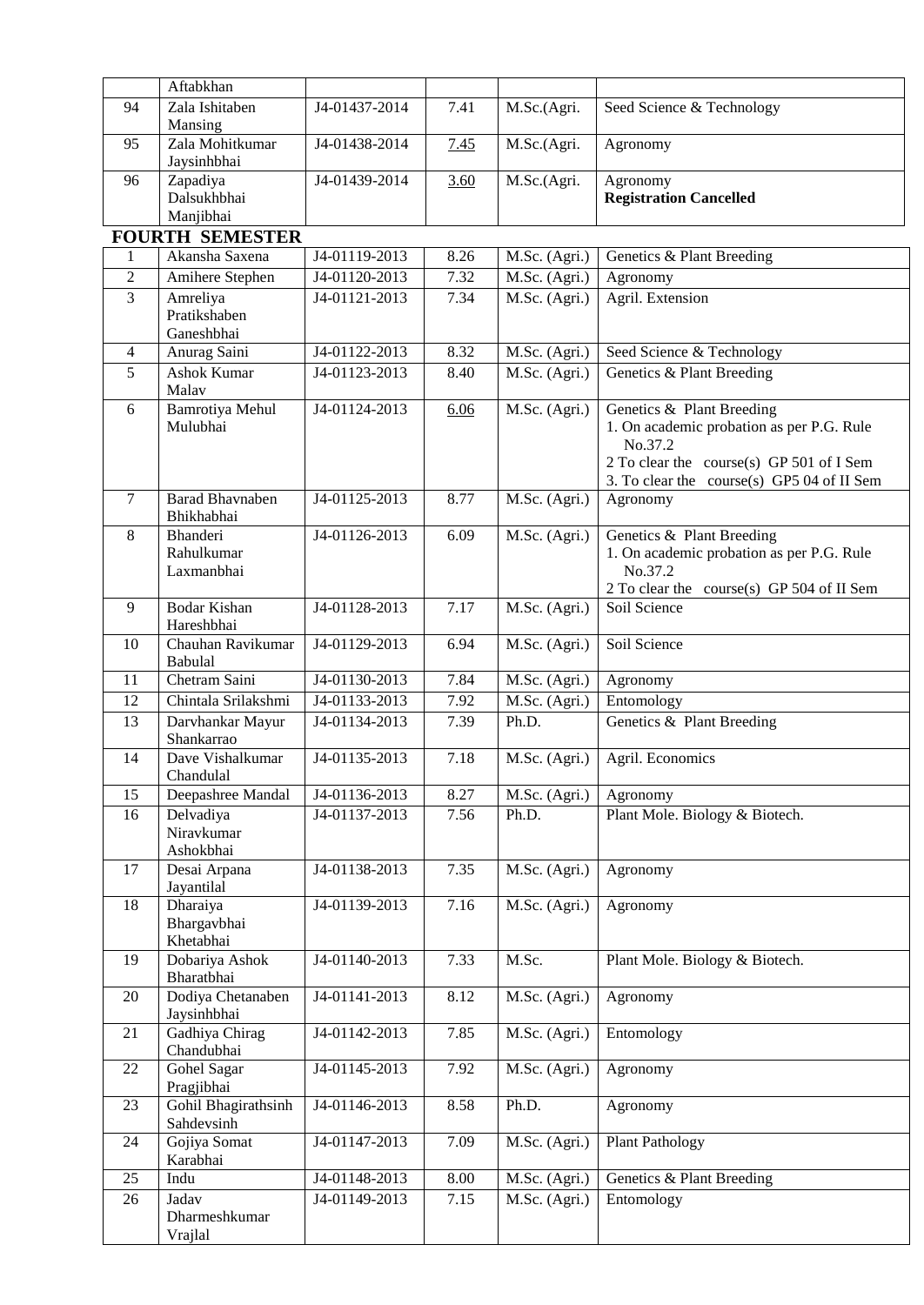| 27              | Jadav Jayeshbhai<br>Vinubhai                | J4-01150-2013 | 6.97 | M.Sc. (Agri.)               | Agril. Economics                                                                      |  |
|-----------------|---------------------------------------------|---------------|------|-----------------------------|---------------------------------------------------------------------------------------|--|
| 28              | Jasminkumar<br>Vanmalibhai Kheni            | J4-01151-2013 | 7.89 | Ph.D.                       | Plant Mole. Biology & Biotech.                                                        |  |
| 29              | Jitendra Kumar<br>Dhakad                    | J4-01152-2013 | 7.54 | M.Sc. (Agri.)               | <b>Plant Pathology</b>                                                                |  |
| $\overline{30}$ | Joshi Ankitaben<br>Kamleshkumar             | J4-01153-2013 | 7.42 | M.Sc.                       | Plant Mole. Biology & Biotech.                                                        |  |
| 31              | Joshi Halakben<br>Vibhakarbhai<br>Minaxiben | J4-01154-2013 | 7.98 | Ph.D.                       | Plant Mole. Biology & Biotech.                                                        |  |
| 32              | Joshi Kavita<br>Bhupendrabhai               | J4-01155-2013 | 7.69 | Ph.D.                       | Biochemistry                                                                          |  |
| 33              | Kamaliya<br>Ranchhodbhai<br>Punabhai        | J4-01157-2013 | 7.84 | $\overline{M}$ .Sc. (Agri.) | Entomology                                                                            |  |
| 34              | Khorajiya Kutbudin<br>Usmangani             | J4-01160-2013 | 7.02 | M.Sc. (Agri.)               | Soil Science                                                                          |  |
| 35              | Korat Avni Nandlal                          | J4-01162-2013 | 7.46 | M.Sc.                       | Plant Mole. Biology & Biotech.                                                        |  |
| 36              | Markana Jignesh<br>Gordhanbhai              | J4-01164-2013 | 7.86 | M.Sc. (Agri.)               | Agril. Extension                                                                      |  |
| 37              | Mer Ashok Narshi                            | J4-01165-2013 | 7.33 | M.Sc. (Agri.)               | Entomology                                                                            |  |
| $\overline{38}$ | Mori Kiran Kala                             | J4-01167-2013 | 7.34 | M.Sc. (Agri.)               | Genetics & Plant Breeding                                                             |  |
| 39              | Mori Vaishali<br>Kalusinh                   | J4-01168-2013 | 7.28 | M.Sc. (Agri.)               | Genetics & Plant Breeding                                                             |  |
| 40              | Nandaniya Kishor<br>Ugabhai                 | J4-01170-2013 | 7.51 | M.Sc. (Agri.)               | Genetics & Plant Breeding                                                             |  |
| 41              | Omede Ugbede<br>David                       | J4-01171-2013 | 7.16 | M.Sc. (Agri.)               | <b>Agricultural Extension</b>                                                         |  |
| 42              | Pamu Swetha                                 | J4-01172-2013 | 7.60 | M.Sc. (Agri.)               | Soil Science                                                                          |  |
| 43              | Pansuriya Kalpesh<br>Ravjibhai              | J4-01173-2013 | 7.20 | M.Sc. (Agri.)               | Biochemistry                                                                          |  |
| 44              | Parekh Kiritkumar<br>Manilal                | J4-01174-2013 | 7.15 | M.Sc. (Agri.)               | Entomology                                                                            |  |
| 45              | Patel Jaykumar<br>Viththalbhai              | J4-01175-2013 | 6.98 | Ph.D.                       | <b>Agricultural Extension</b>                                                         |  |
| 46              | Polara Amit<br>Mansukhbhai                  | J4-01176-2013 | 6.89 | Ph.D.                       | Agronomy<br>1. To clear the course(s) Agron 691 & Soils<br>692 of IV Sem              |  |
| 47              | Ramani Pratik<br>Sureshbhai                 | J4-01178-2013 | 8.53 | M.Sc. (Agri.)               | Genetics & Plant Breeding                                                             |  |
| 48              | Ranpariya Kajalben<br>Bharatbhai            | J4-01179-2013 | 8.13 | M.Sc. (Agri.)               | Soil Science                                                                          |  |
| 49              | Rathod Jyotikaben<br>Gandalal               | J4-01180-2013 | 7.08 | M.Sc. (Agri.)               | Agril. Extension                                                                      |  |
| 50              | Rathod Vijaykumar<br>Gobarbhai              | J4-01181-2013 | 6.92 | M.Sc. (Agri.)               | Agril. Economics                                                                      |  |
| 51              | Rathod Virajben<br>Bharatbhai               | J4-01182-2013 | 7.28 | Ph.D.                       | Genetics & Plant Breeding                                                             |  |
| 52              | Raval<br>Sacheenkumar<br>Shireeshbhai       | J4-01183-2013 | 7.56 | Ph.D.                       | Biochemistry                                                                          |  |
| 53              | Rucha<br>Rajendrakumar<br>Patel             | J4-01184-2013 | 7.07 | M.Sc.                       | Plant Mole. Biology & Biotech.                                                        |  |
| 54              | <b>Rukesh Pramod</b><br>K.N.                | J4-01185-2013 | 7.41 | M.Sc. (Agri.)               | Entomology                                                                            |  |
| 55              | Sangada Bhishman<br>Jashvantbhai            | J4-01186-2013 | 7.41 | M.Sc. (Agri.)               | <b>Agricultural Extension</b>                                                         |  |
| 56              | Sanghani<br>Jayeshkumar<br>Maganlal         | J4-01187-2013 | 7.22 | Ph.D.                       | Plant Mole. Biology & Biotech.<br>1. To clear the course(s) AG STAT 535 of III<br>Sem |  |
| 57              | Sardhara                                    | J4-01188-2013 | 6.99 | M.Sc. (Agri.)               | <b>Plant Pathology</b>                                                                |  |
|                 |                                             |               |      |                             |                                                                                       |  |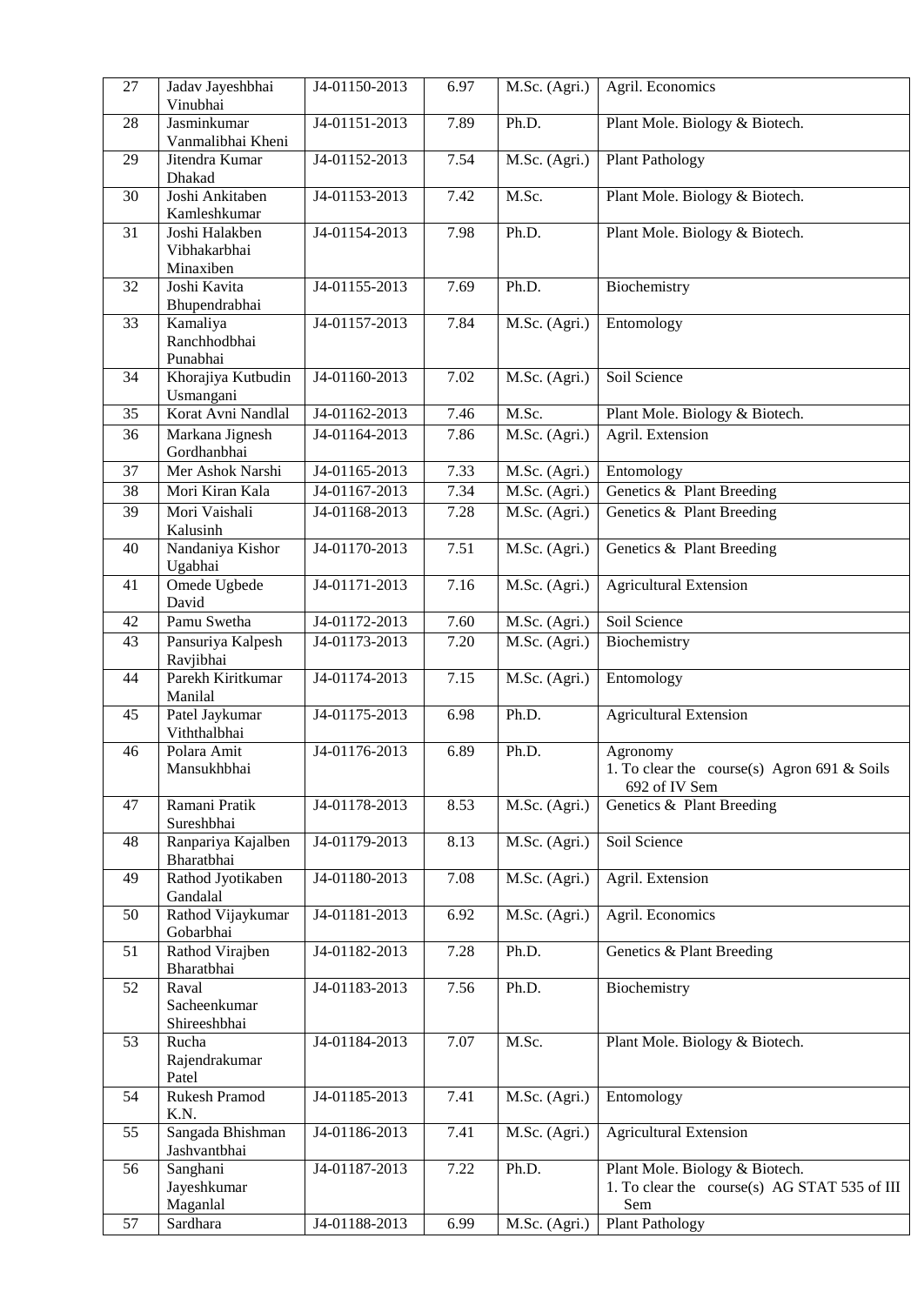|                | Mayurkumar<br>Jayantilal              |               |      |               |                                                                                                                                               |
|----------------|---------------------------------------|---------------|------|---------------|-----------------------------------------------------------------------------------------------------------------------------------------------|
| 58             | Satyendra Singh                       | J4-01189-2013 | 7.93 | M.Sc. (Agri.) | Genetics & Plant Breeding                                                                                                                     |
|                | Raghuwanshi                           |               |      |               |                                                                                                                                               |
| 59             | Savaliya Vishal<br>Arvindbhai         | J4-01190-2013 | 8.30 | M.Sc. (Agri.) | <b>Plant Pathology</b>                                                                                                                        |
| 60             | Shah Siddhi<br>Hitendrakumar          | J4-01191-2013 | 6.81 | M.Sc. (Agri.) | Genetics & Plant Breeding                                                                                                                     |
| 61             | Shakti Singh Bhati                    | J4-01192-2013 | 8.17 | M.Sc. (Agri.) | Genetics & Plant Breeding                                                                                                                     |
| 62             | Shalini Kumari                        | J4-01193-2013 | 7.47 | M.Sc. (Agri.) | Soil Science                                                                                                                                  |
| 63             | Solanki Dharmik<br>Ratilal            | J4-01194-2013 | 6.47 | M.Sc. (Agri.) | Soil Science<br>1. On academic probation as per P.G. Rule<br>No.5.2(F)(2)<br>2. To clear the course(s) AG STAT 535 of III<br>Sem by 3rd trial |
| 64             | Solanki Harpal<br>Vajubhai            | J4-01195-2013 | 7.42 | Ph.D.         | Genetics & Plant Breeding                                                                                                                     |
| 65             | Thumber Bhargav<br>Rameshbhai         | J4-01196-2013 | 7.71 | M.Sc. (Agri.) | Agronomy                                                                                                                                      |
| 66             | Ukani Jatinkumar<br>Dhirajlal         | J4-01197-2013 | 7.49 | M.Sc. (Agri.) | Seed Science & Technology                                                                                                                     |
| 67             | Ukani Piyush<br>Kantilal              | J4-01198-2013 | 7.07 | M.Sc. (Agri.) | Biochemistry                                                                                                                                  |
| 68             | Vaghela<br>Tusharkumar<br>Dhirubhai   | J4-01199-2013 | 7.02 | M.Sc. (Agri.) | Agronomy                                                                                                                                      |
| 69             | Vaja Komalben<br>Narottambhai         | J4-01200-2013 | 7.74 | Ph.D.         | Plant Mole. Biology & Biotech.                                                                                                                |
| 70             | Varasani Jaydeep<br>Vallabhbhai       | J4-01202-2013 | 7.39 | Ph.D.         | <b>Agricultural Economics</b>                                                                                                                 |
| 71             | Vavdiya<br>Pareshkumar<br>Amarshibhai | J4-01203-2013 | 7.68 | Ph.D.         | Genetics & Plant Breeding                                                                                                                     |
|                | <b>SIXTH SEMESTER</b>                 |               |      |               |                                                                                                                                               |
| 1              | Abhay Kumar                           | J4-01014-2012 | 7.88 | Ph.D.         | Plant Mole. Biology & Biotech.                                                                                                                |
| $\overline{2}$ | Anatala<br>Tusharkumar<br>Jasmatbhai  | J4-01016-2012 | 7.06 | Ph.D.         | Plant Mole. Biology & Biotech.                                                                                                                |
| 3              | Babariya Chirag<br>Ashokbhai          | J4-01020-2012 | 8.16 | Ph.D.         | Genetics & Plant Breeding                                                                                                                     |
| $\overline{4}$ | Bhadania Roshani<br>Ashwinbhai        | J4-01021-2012 | 7.18 | Ph.D.         | Plant Mole. Biology & Biotech.                                                                                                                |
| 5              | Bhalani Hiren<br>Narsinhbhai          | J4-01022-2012 | 7.41 | Ph.D.         | Plant Mole. Biology & Biotech.                                                                                                                |
| 6              | Bhimani Rahul<br>Dilipbhai            | J4-01023-2012 | 8.17 | M.Sc.         | Plant Mole. Biology & Biotech.                                                                                                                |
| $\tau$         | Chhodavadia<br>Sunilkumar<br>Kalubhai | J4-01024-2012 | 7.98 | Ph.D.         | Agronomy                                                                                                                                      |
| 8              | Chirag Vallabhbhai<br>Patel           | J4-01025-2012 | 8.11 | M.Sc.         | Biochemistry                                                                                                                                  |
| 9              | Deshmukh Girish<br>Pundlikrao         | J4-01027-2012 | 7.38 | Ph.D.         | <b>Agricultural Extension</b>                                                                                                                 |
| 10             | Deshmukh Shubham<br>Babanrao          | J4-01028-2012 | 7.38 | Ph.D.         | Biochemistry                                                                                                                                  |
| 11             | Domadiya Rinkal<br>Kishorbhai         | J4-01031-2012 | 7.77 | Ph.D.         | Plant Mole. Biology & Biotech.                                                                                                                |
| 12             | Gajera Hitesh<br>Parsotambhai         | J4-01036-2012 | 7.85 | M.Sc.         | Plant Mole. Biology & Biotech.                                                                                                                |
| 13             | Hirpara Darshna<br>Gordhanbhai        | J4-01039-2012 | 8.51 | M.Sc.         | Plant Mole. Biology & Biotech.                                                                                                                |
| 14             | Kamble Bhimrao<br>Ganpati             | J4-01045-2012 | 6.85 | Ph.D.         | <b>Plant Physiology</b>                                                                                                                       |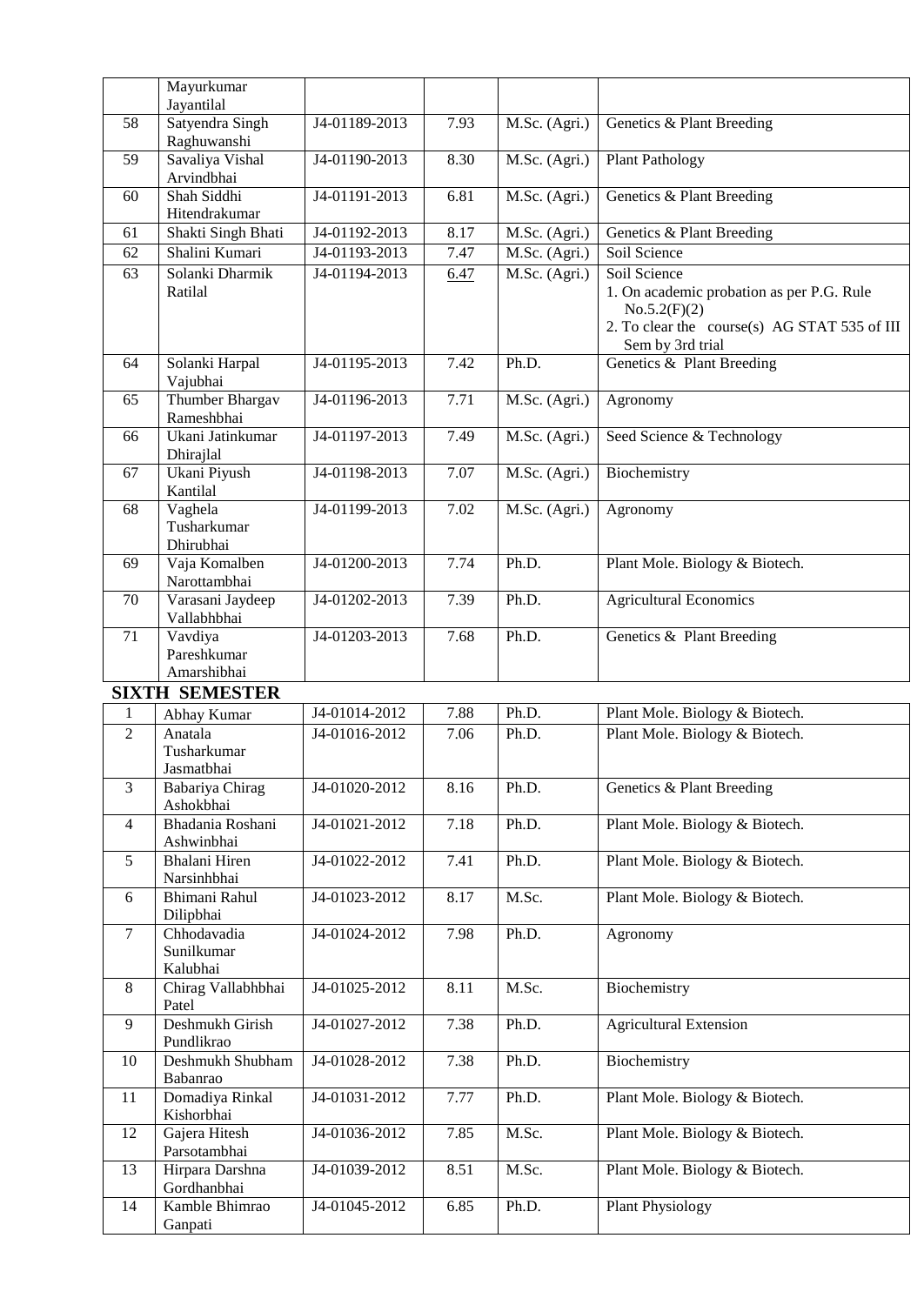| 15           | Kapadiya<br>Iteshkumar<br>Bhupatbhai | J4-01046-2012 | 7.59 | Ph.D. | <b>Plant Pathology</b>         |
|--------------|--------------------------------------|---------------|------|-------|--------------------------------|
| 16           | Karad Kiritkumar<br>Dhanjibhai       | J4-01048-2012 | 7.99 | M.Sc. | Plant Mole. Biology & Biotech. |
| 17           | Misal Nitin Baban                    | J4-01056-2012 | 7.69 | Ph.D. | Soil Science                   |
| 18           | Mori Disha<br>Sharadbhai             | J4-01057-2012 | 7.51 | M.Sc. | Biochemistry                   |
| 19           | Neelambari                           | J4-01060-2012 | 8.18 | M.Sc. | <b>Plant Physiology</b>        |
| 20           | Parmar Hardik<br>Devshi              | J4-01062-2012 | 6.87 | M.Sc. | Plant Mole. Biology & Biotech. |
| 21           | Parmar Suhani<br>Bhanubhai           | J4-01063-2012 | 6.96 | M.Sc. | Plant Mole. Biology & Biotech. |
| 22           | Patil Abhinandan<br>Surgonda         | J4-01067-2012 | 8.26 | Ph.D. | Genetics & Plant Breeding      |
| 23           | Rathod Ravikumar<br>Rameshbhai       | J4-01073-2012 | 7.58 | M.Sc. | Plant Mole. Biology & Biotech. |
| 24           | Salunke Mahesh<br>Dilip              | J4-01077-2012 | 6.70 | Ph.D. | Genetics & Plant Breeding      |
| 25           | Sapovadiya<br>Manishkumar<br>Harilal | J4-01079-2012 | 8.28 | Ph.D. | Genetics & Plant Breeding      |
| 26           | Siddhapara Mukesh<br>Ramjibhai       | J4-01081-2012 | 7.61 | Ph.D. | Entomology                     |
| 27           | Sujit Kumar Bishi                    | J4-01084-2012 | 7.94 | Ph.D. | Biochemistry                   |
| 28           | Vaja Vidushibahen<br>Narottambhai    | J4-01088-2012 | 7.86 | M.Sc. | Plant Mole. Biology & Biotech. |
| 29           | Variya Mayur<br>Vishnubhai           | J4-01089-2012 | 6.84 | Ph.D. | Entomology                     |
| 30           | Yashwant Kumar                       | J4-01093-2012 | 7.45 | M.Sc. | Biochemistry                   |
|              | <b>EIGHTH SEMESTER</b>               |               |      |       |                                |
| $\mathbf{1}$ | Akbari Disheeta<br>Laljibhai         | J4-00794-2011 | 7.72 | Ph.D. | Plant Mole. Biology & Biotech. |

## No. JAU / REG / EXAM / T-1 / 6326-28/ 2015 **REGISTRAR** Date : 02/11/2015

**Copy f.w.cs. to :**

- 1. The Director of Research and Dean, P.G. Studies, J A U, Junagadh.<br>2. The Director of Students' Welfare, J A U, Junagadh.
- The Director of Students' Welfare, J A U, Junagadh.
- 3. The Principal & Dean, College of Agriculture, J A U, Junagadh (5 copy))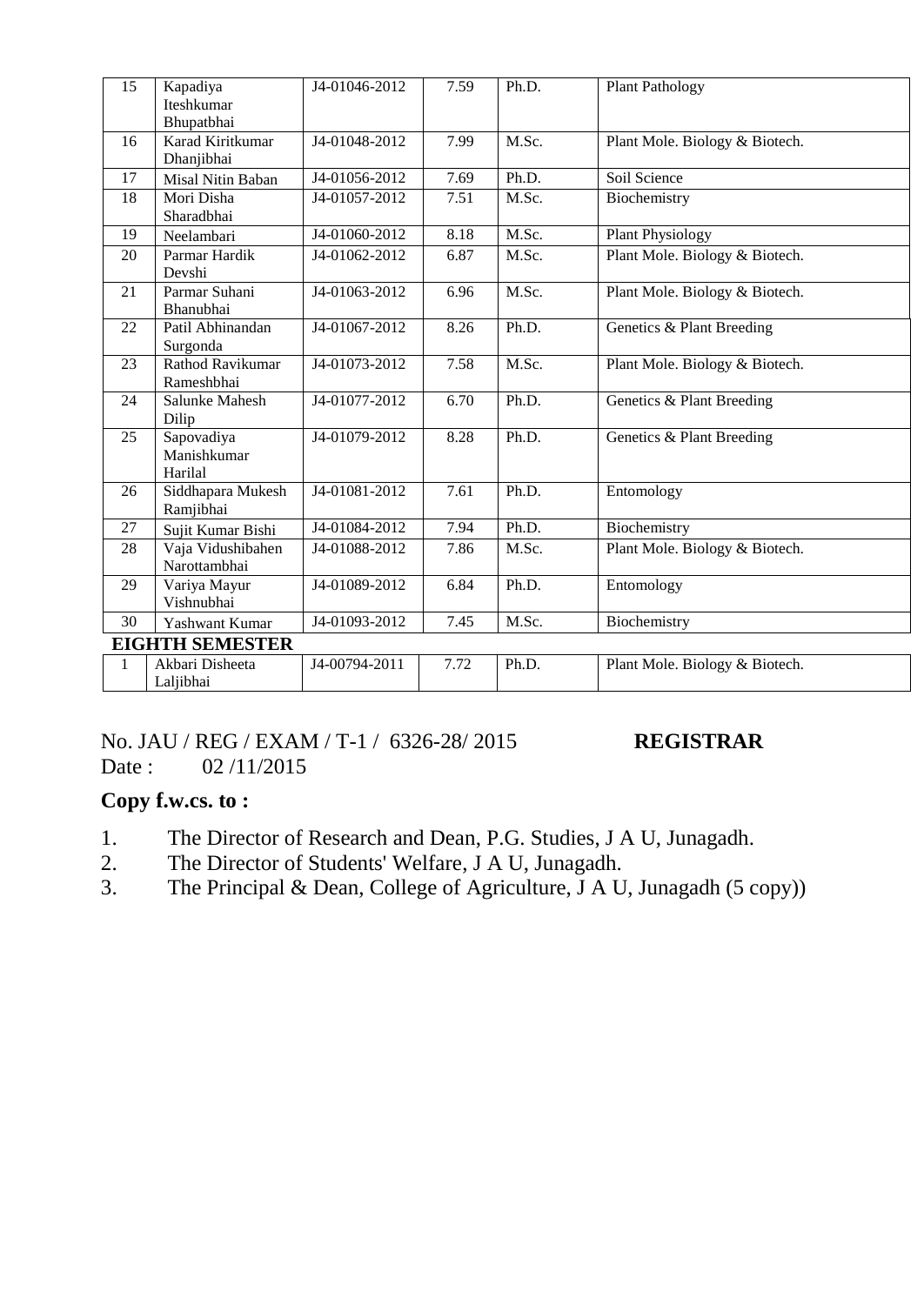

# **JUNAGADH AGRICULTURAL UNIVERSITY, JUNAGADH FACULTY OF POST GRADUATE STUDIES**

# **NOTIFICATION OF RESULT**

The result of **SECOND**, **SIXTH, SIX & EIGHTH** semester of Agri./Horti. **Ph.D. (In-service)** degree course examination conducted by the Junagadh Agricultural University in the month of **JUNE-2015** at College of Agriculture, J A U, Junagadh is declared as under.

| <b>Seat</b><br>No. |                                           | <b>Registration</b><br><b>Number</b> | <b>CGPA</b><br>obtained<br>(10.00)<br>basis | <b>Degree</b> | <b>Major subject / Remarks</b>                                                     |
|--------------------|-------------------------------------------|--------------------------------------|---------------------------------------------|---------------|------------------------------------------------------------------------------------|
|                    | <b>SECOND SEMESTER</b>                    |                                      |                                             |               |                                                                                    |
| 1                  | Barad Hitesh Ranabhai                     | J4-01440-2014                        | 7.67                                        | Ph.D.         | Genetics & Plant Breeding<br>1. To clear the course(s) PGS<br>503 of II Sem        |
| $\mathfrak{2}$     | Hadiya Ankur Mohanlal                     | J4-01441-2014                        | 7.07                                        | Ph.D.         | Genetics & Plant Breeding                                                          |
| $\overline{3}$     | Parakhia Manojkumar<br>Vallabhbhai        | J4-01443-2014                        | 0.00                                        | Ph.D.         | Plant Mole Bio.& Biotechnology<br>1. To clear the course(s) $PGS$<br>503 of II Sem |
| $\overline{4}$     | Parmar Rajeshkumar<br>Mansukhlal          | J4-01444-2014                        | 6.95                                        | Ph.D.         | Soil Science<br>1. To clear the course(s) PGS<br>503 of II Sem                     |
| 5                  | Parmar Rakeshkumar<br>Sadabhai            | J4-01445-2014                        | 8.04                                        | Ph.D.         | Genetics & Plant Breeding<br>1. To clear the course(s) PGS<br>503 of II Sem        |
| 6                  | Sapara Gangarambhai<br>Karsanbhai         | J4-01446-2014                        | 7.87                                        | Ph.D.         | Genetics & Plant Breeding                                                          |
| $\tau$             | Tavethiya Bhaveshkumar<br>Hirjibhai       | J4-01447-2014                        | 7.29                                        | Ph.D.         | Agril. Extension                                                                   |
| 8                  | Vyas Umeshkumar<br>Maheshbhai             | J4-01448-2014                        | 8.08                                        | Ph.D.         | <b>Plant Pathology</b><br>1. To clear the course(s) PGS<br>503 of II Sem           |
|                    | <b>SIXTH SEMESTER</b>                     |                                      |                                             |               |                                                                                    |
| 1                  | Raval Lataben<br>Jayeshtharam             | J4-01108-2012                        | 8.11                                        | Ph.D.         | Genetics & Plant Breeding                                                          |
| $\overline{c}$     | Tara Chand Poonia                         | J4-01109-2012                        | 7.30                                        | Ph.D.         | Agronomy<br>1. To clear the course(s) SOILS<br>692 of VI Sem                       |
|                    | <b>SEVENTH SEMESTER</b>                   |                                      |                                             |               |                                                                                    |
| $\mathbf{1}$       | Bariya Minaxiben<br>Kanjibhai             | J4-00967-2011                        | 7.72                                        | Ph.D.         | <b>Agricultural Extension</b>                                                      |
|                    | <b>EIGHTH SEMESTER</b>                    |                                      |                                             |               |                                                                                    |
| 1                  | Bharadiya Anilkumar<br>Meram              | J4-00877-2011                        | 7.41                                        | Ph.D.         | Entomology                                                                         |
| $\overline{2}$     | <b>Bhuva Hasmukh</b><br>Mansukhlal        | J4-00878-2011                        | 7.49                                        | Ph.D.         | Agronomy                                                                           |
| $\mathfrak{Z}$     | Chhodavadia<br>Harshadbhai<br>Chhaganbhai | J4-00879-2011                        | 6.93                                        | Ph.D.         | <b>Agricultural Extension</b>                                                      |
| $\overline{4}$     | Ghelani Yogeshkumar<br>Haribhai           | J4-00880-2011                        | 8.69                                        | Ph.D.         | Entomology                                                                         |
| 5                  | Gohil Pareshkumar<br>Jayantilal           | J4-00881-2011                        | 7.56                                        | Ph.D.         | Agronomy                                                                           |
| 6                  | Jadeja Mahavirsinh<br>Kishorsinh          | J4-00882-2011                        | 7.30                                        | Ph.D.         | <b>Agricultural Extension</b>                                                      |
| $\tau$             | Vadher Rameshkumar<br>Babubhai            | J4-00883-2011                        | 7.37                                        | Ph.D.         | Entomology                                                                         |
| $8\,$              | Valu Manu Govindbhai                      | J4-00884-2011                        | 7.94                                        | Ph.D.         | Genetics & Plant Breeding                                                          |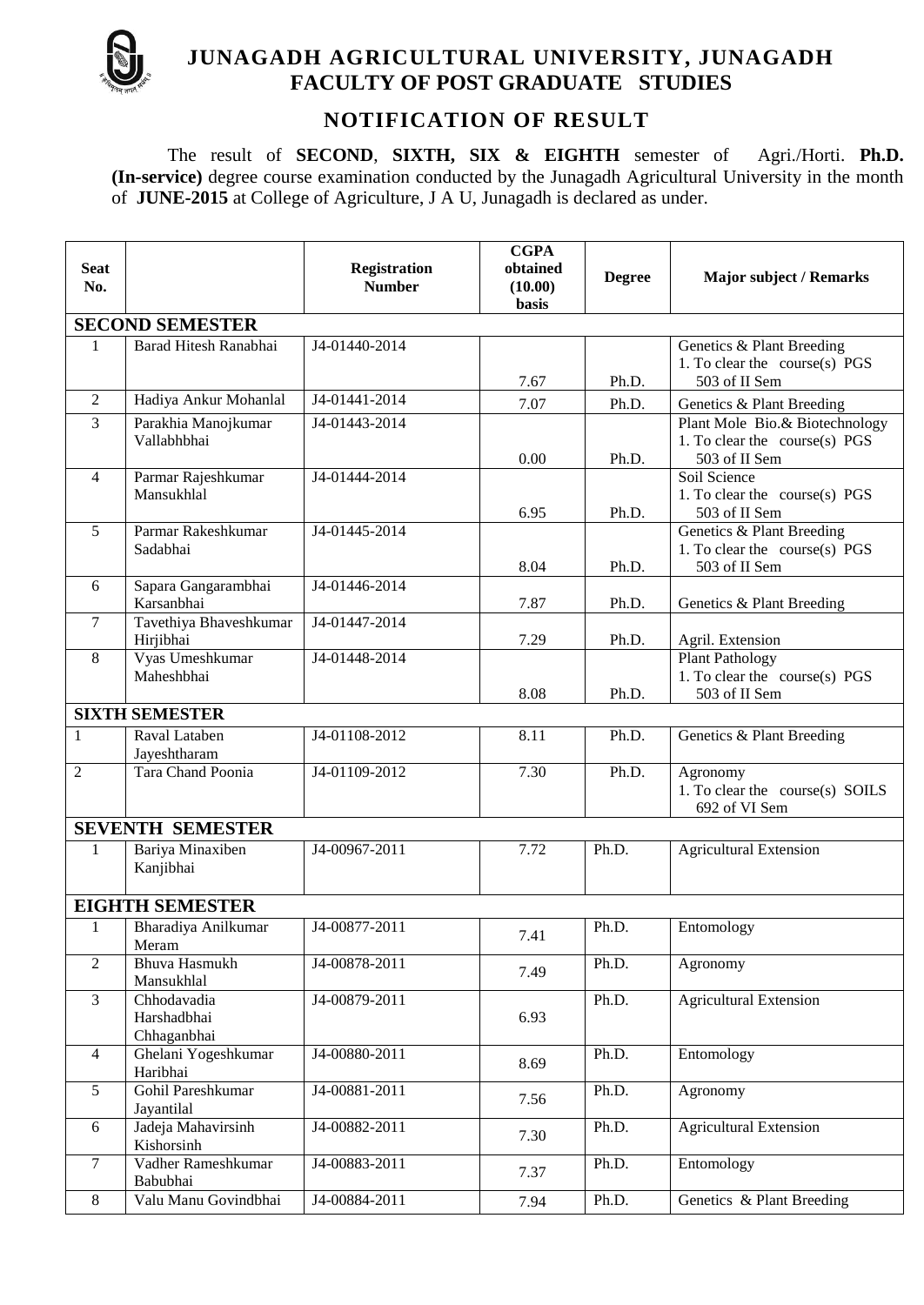## **HORTICULTURE**

| <b>SIXTH SEMESTER</b>          |               |      |       |                                                                                                                          |
|--------------------------------|---------------|------|-------|--------------------------------------------------------------------------------------------------------------------------|
| Chitroda Rajubhai<br>Laljibhai | J4-01107-2012 | 6.61 | Ph.D. | <b>Fruit Science</b><br>1. To clear the $course(s)$<br>FSC.691 of V Sem<br>2. To clear the course(s) PP.692<br>of VI Sem |
| <b>EIGHTH SEMESTER</b>         |               |      |       |                                                                                                                          |
| Kanzaria Dilipkumar<br>Ravji   | J4-00885-2011 | 7.85 | Ph.D. | <b>Fruit Science</b>                                                                                                     |

No. JAU / REG / EXAM / T-1 / 6329-31 / 2015 **REGISTRAR** Date: 02 /11/2015

## **Copy f.w.cs. to :**

1. The Director of Research and Dean, P.G. Studies, J A U, Junagadh.

- 2. The Director of Students' Welfare, J AU, Junagadh.
- 3. The Principal & Dean, College of Agriculture, JAU, Junagadh (5 copies).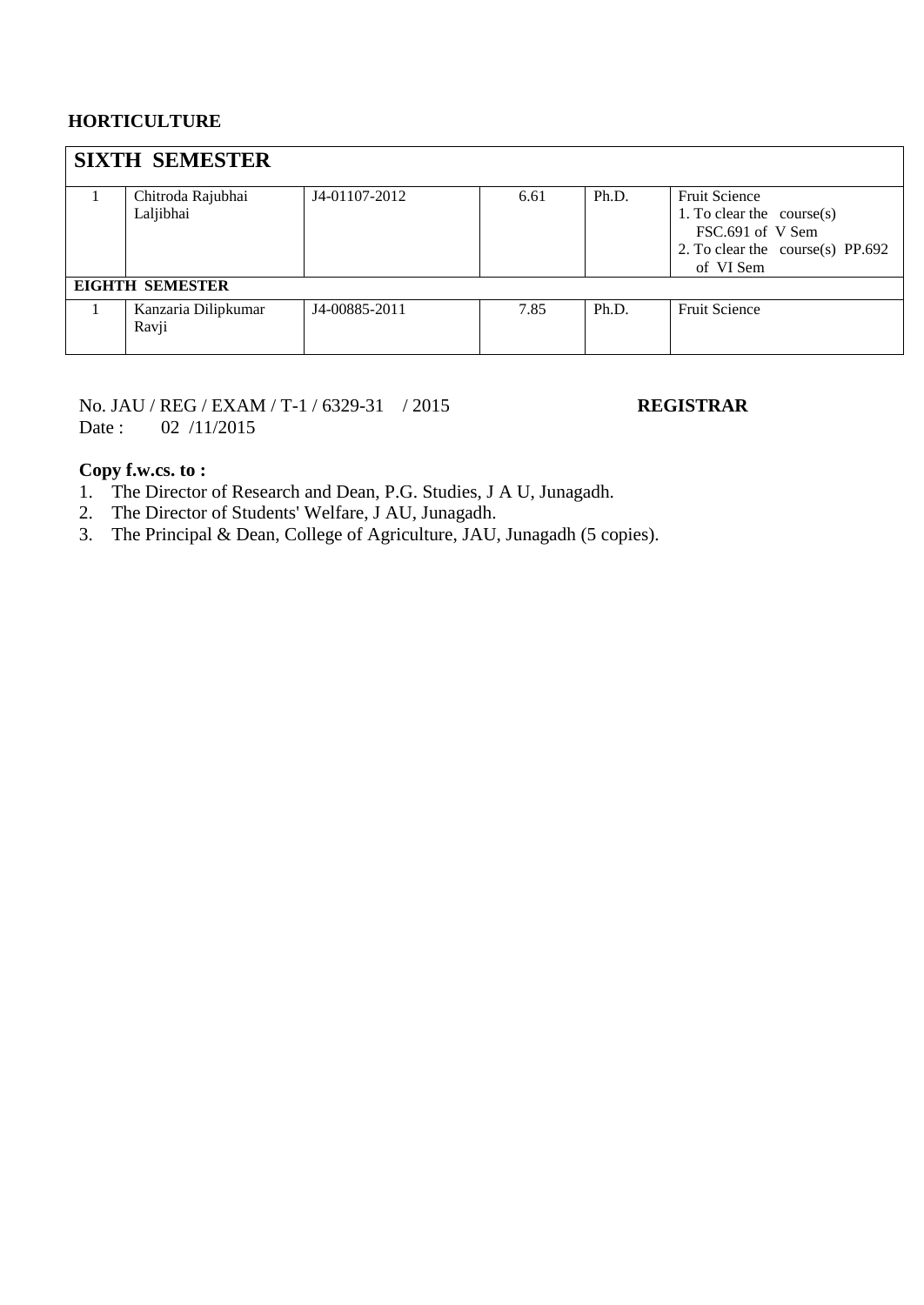

**JUNAGADH AGRICULTURAL UNIVERSITY, JUNAGADH FACULTY OF POST GRADUATE STUDIES** 

# **NOTIFICATION OF RESULT**

The result of **SECOND , FOURTH semester** of **M. Sc. (Horti.) / Ph.D. (Fresh)** degree course examination conducted by the Junagadh Agricultural University in the month of **JUNE-2015** at College of Agriculture, J A U, Junagadh is declared as under.

| <b>Sea</b>     |                                      | <b>Registration</b> | <b>CGPA</b> | <b>Degree</b> | <b>Major subject</b>                                                                                                                                                                              |
|----------------|--------------------------------------|---------------------|-------------|---------------|---------------------------------------------------------------------------------------------------------------------------------------------------------------------------------------------------|
| t              |                                      | <b>Number</b>       | obtaine     |               | / Remarks                                                                                                                                                                                         |
| No.            |                                      |                     | $\mathbf d$ |               |                                                                                                                                                                                                   |
|                |                                      |                     | (10.00)     |               |                                                                                                                                                                                                   |
|                |                                      |                     | basis       |               |                                                                                                                                                                                                   |
|                | <b>SECOND SEMESTER</b>               |                     |             |               |                                                                                                                                                                                                   |
| $\mathbf{1}$   | Adla<br>Sunulkumar                   | J4-01449-2014       | 7.48        | M.Sc.(Horti.) | Floriculture & Land Scape Architecture                                                                                                                                                            |
| 2              | Ajay Kumar<br>Karna                  | J4-01451-2014       | 7.81        | M.Sc.(Horti.) | Fruit Science                                                                                                                                                                                     |
| 3              | Akula Venu                           | J4-01452-2014       | 6.77        | Ph.D.         | <b>Fruit Science</b><br>1. To clear the course(s) GP. 503 of I Sem                                                                                                                                |
| $\overline{4}$ | Athuliya B. A.                       | J4-01453-2014       | 7.00        | M.Sc.(Horti.) | <b>Fruit Science</b><br>1. To clear the course(s) AG Stat 535 of I Sem                                                                                                                            |
| 5              | <b>Bhad Mamtaben</b><br>Dhirubhai    | J4-01454-2014       | 7.56        | M.Sc.(Horti.) | Fruit Science                                                                                                                                                                                     |
| 6              | Bhuva<br>Sharadkumar<br>Kishorbhai   | J4-01455-2014       | 7.55        | Ph.D.         | Fruit Science                                                                                                                                                                                     |
| $\tau$         | Chaudhari<br>Tejalben<br>Mukeshbhai  | J4-01456-2014       | 7.08        | M.Sc.(Horti.) | <b>Fruit Science</b>                                                                                                                                                                              |
| 8              | Chothani<br>Ravikumar<br>Vallabhbhai | J4-01457-2014       | 4.24        | M.Sc.(Horti.) | <b>Fruit Science</b><br><b>Registration Cancelled</b>                                                                                                                                             |
| 9              | Dalvadi Ankur<br>Chandulal           | J4-01458-2014       | 6.80        | M.Sc.(Horti.) | Fruit Science<br>1. To clear the course(s) AG Stat 535 of I<br>Sem<br>2. To clear the course(s) SOILS 511 of II<br>Sem                                                                            |
| 10             | Der<br>Mayurkumar<br>Lakhabhai       | J4-01459-2014       | 5.99        | M.Sc.(Horti.) | <b>Fruit Science</b><br>1. On academic probation as per P.G. Rule<br>No.37.2<br>2. To clear the course(s) AG Stat 535 of I<br>Sem.<br>3. To clear the course(s) SOILS 511 & PGS<br>505 of II Sem. |
| 11             | Dodiya Kalapi<br>Dadubhai            | J4-01460-2014       | 6.57        | M.Sc.(Horti.) | <b>Fruit Science</b><br>1. To clear the course(s) AG Stat 535 of I<br>Sem<br>2. To clear the course(s) PGS 505 of II Sem.                                                                         |
| 12             | Elangaivendhan,<br>A.                | J4-01461-2014       | 7.96        | M.Sc.(Horti.) | Floriculture & Land Scape Architecture                                                                                                                                                            |
| 13             | Goswami<br>Mayurgiri<br>Manigiri     | J4-01462-2014       | 7.67        | Ph.D.         | <b>Fruit Science</b>                                                                                                                                                                              |
| 14             | Mangroliya<br>Gunjan<br>Sureshbhai   | J4-01464-2014       | 7.25        | Ph.D.         | Floriculture & Land Scape Architecture                                                                                                                                                            |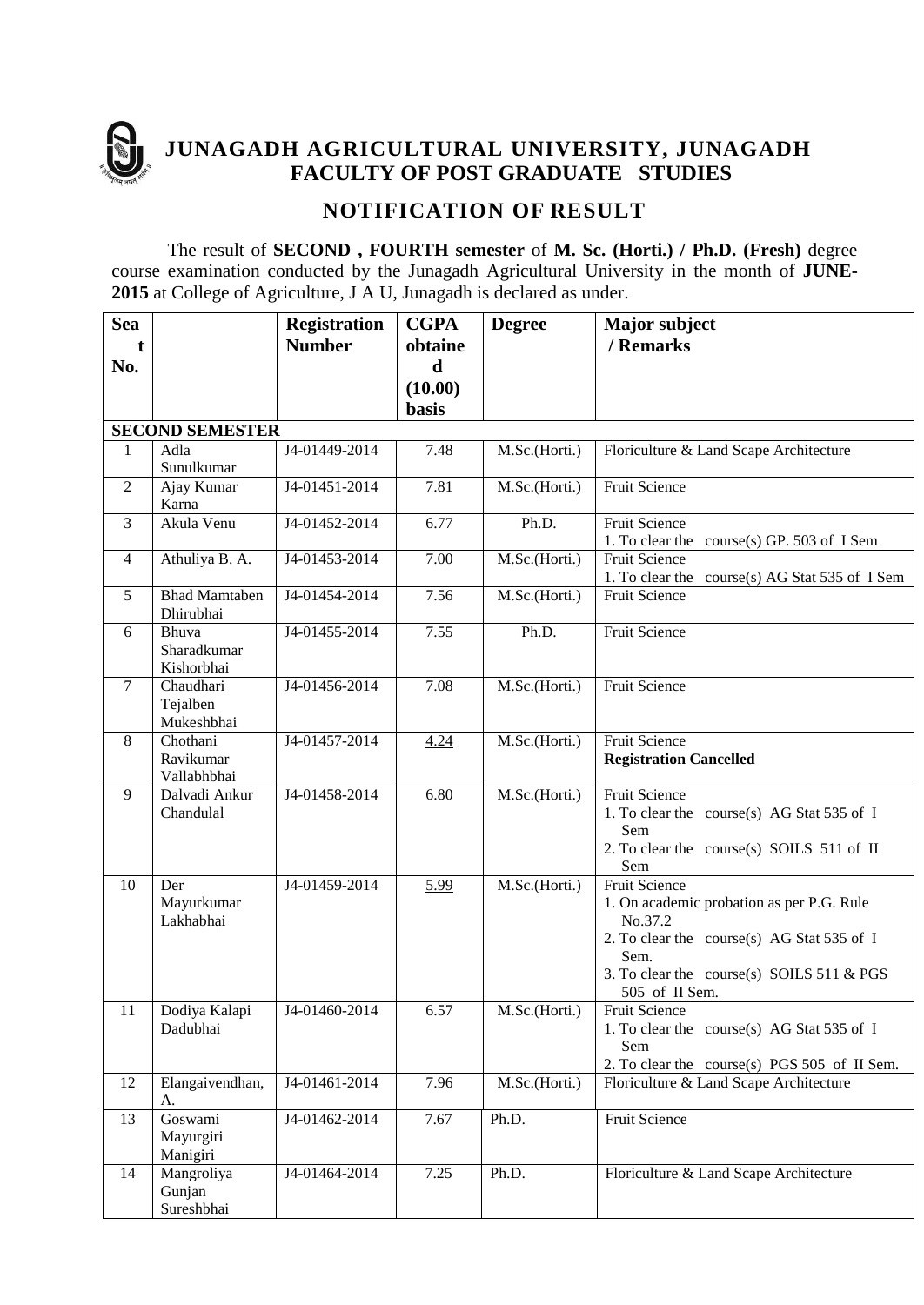| 15               | Pansuriya Pratik<br>Babulal            | J4-01465-2014 | 7.30 | Ph.D.         | Floriculture & Land Scape Architecture                                                                                                                                                                                     |
|------------------|----------------------------------------|---------------|------|---------------|----------------------------------------------------------------------------------------------------------------------------------------------------------------------------------------------------------------------------|
| 16               | Rustam                                 | J4-01466-2014 | 5.81 | M.Sc.(Horti.) | <b>Fruit Science</b><br>1. On academic probation as per P.G. Rule<br>No.37.2<br>2. To clear the course(s) SOILS 513<br>1&AG<br>Stat 535 of I Sem<br>3. To clear the course(s) SOILS 511 & PGS<br>503 of II Sem             |
| 17               | Savaliya<br>Rohitkumar<br>Rameshbhai   | J4-01467-2014 | 6.71 | M.Sc.(Horti.) | Floriculture & Land Scape Architecture<br>1. To clear the course(s) AG Stat 535 of I<br>Sem                                                                                                                                |
| 18               | Thakor Kanubha<br>Ravajibhai           | J4-01468-2014 | 6.16 | M.Sc.(Horti.) | Floriculture & Land Scape Architecture<br>1. On academic probation as per P.G. Rule<br>No.37.2<br>2. To clear the course(s) AG Stat 535 of I<br>Sem<br>3. To clear the course(s) SOILS 511, PGS 503<br>& PGS 505 of II Sem |
| 19               | Thakor<br>Vipulsinh<br>Ramaji          | J4-01469-2014 | 6.28 | M.Sc.(Horti.) | Floriculture & Land Scape Architecture<br>1. On academic probation as per P.G. Rule<br>No.37.2<br>2. To clear the course(s) AG Stat 535 of I<br>Sem<br>3. To clear the course(s) SOILS 511 of II<br>Sem                    |
| 20               | Trambadiya<br>Rajkumar<br>Dilipbhai    | J4-01470-2014 | 6.95 | M.Sc.(Horti.) | <b>Fruit Science</b><br>1 To clear the course(s) SOILS 511 of II Sem                                                                                                                                                       |
|                  | <b>FOURTH SEMESTER</b>                 |               |      |               |                                                                                                                                                                                                                            |
| 1                | Aghera<br>Samirkumar<br>Rameshbhai     | J4-01205-2013 | 7.48 | M.Sc.(Horti.) | Floriculture & Land Scape Architecture                                                                                                                                                                                     |
| $\boldsymbol{2}$ | Arjun Lal Regar                        | J4-01206-2013 | 7.21 | M.Sc.(Horti.) | Floriculture & Land Scape Architecture                                                                                                                                                                                     |
| $\overline{3}$   | Baladha Rinkal<br>Fullabhai            | J4-01208-2013 | 7.74 | M.Sc.(Horti.) | Floriculture & Land Scape Architecture                                                                                                                                                                                     |
| $\overline{4}$   | Baldaniya<br><b>Bharat</b><br>Dayabhai | J4-01209-2013 | 7.36 | M.Sc.(Horti.) | <b>Fruit Science</b>                                                                                                                                                                                                       |
| 5                | Chovatiya Viral<br>Mansukhbhai         | J4-01211-2013 | 7.17 | M.Sc.(Horti.) | Fruit Science                                                                                                                                                                                                              |
| 6                | Jalandra<br>Akashbhai<br>Ranchhodbhai  | J4-01212-2013 | 7.30 | M.Sc.(Horti.) | Fruit Science                                                                                                                                                                                                              |
| $\overline{7}$   | Jaya Kumari                            | J4-01213-2013 | 7.89 | M.Sc.(Horti.) | Floriculture & Land Scape Architecture                                                                                                                                                                                     |
| 8                | Kava Khyatiben<br>Prafulbhai           | J4-01214-2013 | 7.94 | M.Sc.(Horti.) | Floriculture & Land Scape Architecture                                                                                                                                                                                     |
| 9                | Maheta<br>Poojaben<br>Vinodray         | J4-01215-2013 | 7.18 | M.Sc.(Horti.) | Floriculture & Land Scape Architecture                                                                                                                                                                                     |
| 10               | Makhmale<br>Sandip Jijabhau            | J4-01216-2013 | 7.15 | Ph.D.         | Fruit Science                                                                                                                                                                                                              |
| 11               | Makwana<br>Ankita<br>Rameshkumar       | J4-01217-2013 | 7.14 | M.Sc.(Horti.) | Fruit Science                                                                                                                                                                                                              |
| 12               | Shinde Vinayak<br>Bhausaheb            | J4-01218-2013 | 7.55 | Ph.D.         | Fruit Science                                                                                                                                                                                                              |
| 13               | Subhash<br>Bishnoi                     | J4-01219-2013 | 8.10 | M.Sc.(Horti.) | Floriculture & Land Scape Architecture                                                                                                                                                                                     |